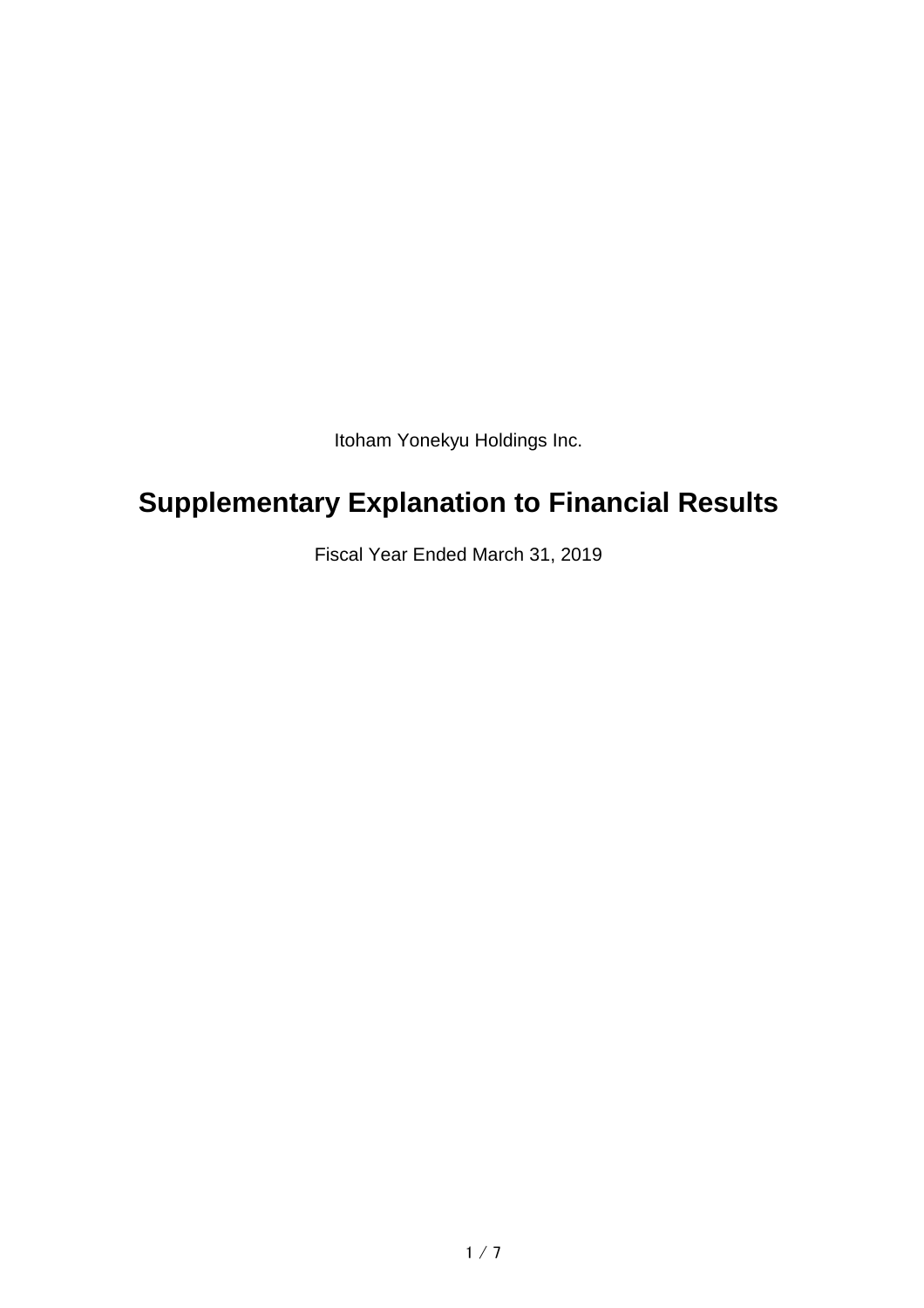### 1) Summary of Financial Results

|                              |             |            |             |                  |         | (Million Yen, %) |
|------------------------------|-------------|------------|-------------|------------------|---------|------------------|
|                              | Actual 2018 | % of Sales | Actual 2017 | % of Sales       | Change  |                  |
| Sales                        | 850,721     |            | 831,865     |                  | 18,856  | 2.3              |
| Gross Profit                 | 126,821     | 14.9       | 130,649     | 15.7             | - 3,828 | $-2.9$           |
| S, G & A Expenses            | 112,326     | 13.2       | 109,087     | 13.1             | 3,239   | 3.0              |
| Operating Income             | 14,494      | 1.7        | 21,562      | 2.6              | - 7.067 | $-32.8$          |
| Non-operating Income         | 2,530       |            | 1,765       |                  | 764     | 43.3             |
| Non-operating Expenses       | - 1,023     |            | - 1,359     |                  | 335     |                  |
| Equity Method Gain/Loss      | $-321$      |            | 2,455       |                  | - 2,776 |                  |
| Net Non-operating Gain/Loss  | 1,184       |            | 2,861       |                  | - 1.676 | $-58.6$          |
| Ordinary Income              | 15,679      | 1.8        | 24,423      | 2.9              | - 8,744 | $-35.8$          |
| Extra-ordinary Gain          | 1,348       |            | 1,084       |                  | 263     | 24.4             |
| <b>Extra-ordinary Loss</b>   | $-723$      |            | - 640       |                  | - 83    |                  |
| Net Extra-ordinary Gain/Loss | 624         |            | 444         |                  | 180     | 40.5             |
| Income Before Taxes          | 16,304      |            | 24,867      |                  | - 8.563 | $-34.4$          |
| Net Income                   | 10,588      | 1.2        | 15,784      | 1.9 <sub>l</sub> | - 5,196 | $-32.9$          |



2 / 7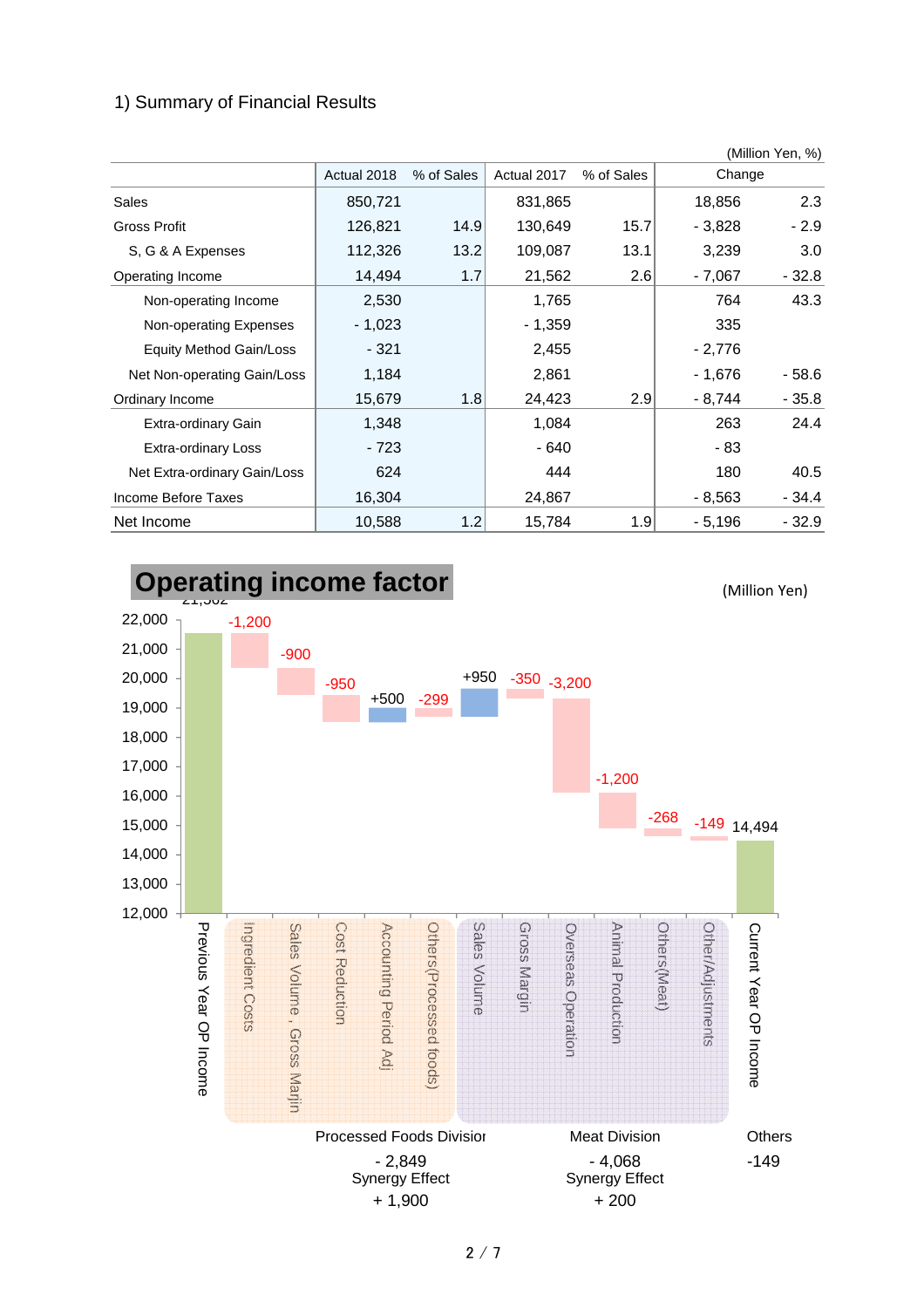# 2) Segment Information

# (1) Operating Segment Information

| (Million Yen, %)                |              |             |             |          |
|---------------------------------|--------------|-------------|-------------|----------|
|                                 |              | Actual 2018 | Actual 2017 | Change   |
| <b>Processed Foods Division</b> | <b>Sales</b> | 291,939     | 287,502     | 4,436    |
|                                 | OP Margin    | 7,914       | 10,764      | $-2,849$ |
|                                 | % of Sales   | 2.7         | 3.7         | $-1.0$   |
| <b>Meat Division</b>            | Sales        | 554,576     | 540,107     | 14,469   |
|                                 | OP Margin    | 7,364       | 11,432      | - 4,068  |
|                                 | % of Sales   | 1.3         | 2.1         | $-0.8$   |
| Others/Adjustments              | <b>Sales</b> | 4,206       | 4,255       | $-49$    |
|                                 | OP Margin    | - 784       | - 635       | - 149    |
| Consolidated                    | Sales        | 850,721     | 831,865     | 18,856   |
|                                 | OP Margin    | 14,494      | 21,562      | $-7,067$ |
|                                 | % of Sales   | 1.7         | 2.6         | $-0.9$   |

### **Operating Income Factors**

| <b>Processed Foods Division</b> | (Million Yen) | <b>Meat Division</b>      | (Million Yen) |
|---------------------------------|---------------|---------------------------|---------------|
|                                 | Change        |                           | Change        |
| <b>Ingredient Costs</b>         | $-1,200$      | Sales Volume              | 950           |
| Sales Volume, Gross Marjil      | $-900$        | Gross Margin              | $-350$        |
| <b>Cost Reduction</b>           | - 950         | <b>Overseas Operation</b> | $-3,200$      |
| <b>Accounting Period Adj</b>    | 500           | <b>Animal Production</b>  | $-1,200$      |
| Others                          | $-299$        | <b>Others</b>             | $-268$        |
| Total                           | $-2,849$      | Total                     | $-4,068$      |
| <b>Synergy Effect</b>           | 1.900         | <b>Synergy Effect</b>     | 200           |

| fillion Yen) | <b>Meat Division</b>      | (Million Yen) |
|--------------|---------------------------|---------------|
| Change       |                           | Change        |
| $-1,200$     | Sales Volume              | 950           |
| $-900$       | Gross Margin              | $-350$        |
| $-950$       | <b>Overseas Operation</b> | $-3,200$      |
| 500          | <b>Animal Production</b>  | $-1,200$      |
| - 299        | <b>Others</b>             | $-268$        |
| $-2,849$     | Total                     | $-4,068$      |
| 1,900        | Synergy Effect            | 200           |

### (2) Sales by Market

|                             |             |             | (Million Yen) |
|-----------------------------|-------------|-------------|---------------|
|                             | Actual 2018 | Actual 2017 | Change        |
| Japan                       | 743,947     | 733,926     | 10,020        |
| Asia                        | 34,510      | 27,485      | 7,024         |
| Oceania                     | 27,157      | 26,985      | 171           |
| North America               | 26,568      | 24,100      | 2,467         |
| Europe                      | 15,469      | 15,340      | 129           |
| <b>Others</b>               | 3,069       | 4,026       | - 957         |
| <b>Overseas Sales Total</b> | 106,774     | 97,938      | 8,835         |
| All Total                   | 850,721     | 831,865     | 18,856        |
|                             |             |             |               |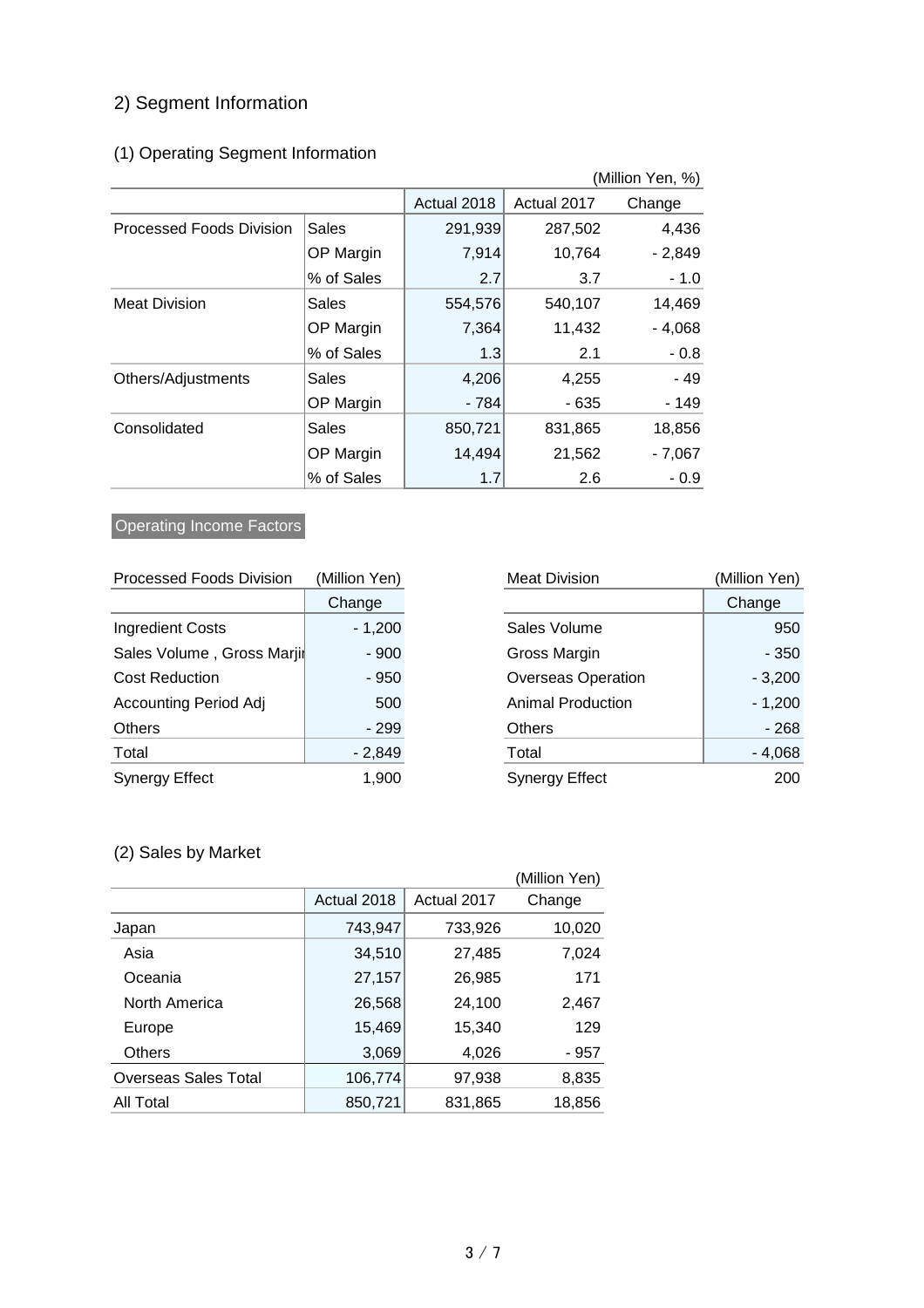### 3) Financial Data

**Sales**

|                        | (Million Yen, %) |                         |          |        |                                                                               |
|------------------------|------------------|-------------------------|----------|--------|-------------------------------------------------------------------------------|
|                        |                  | Actual 2018 Actual 2017 | Change   |        | Impact of<br>fluctuations in<br>foreign exchange<br>rates related to<br>ANZCO |
| Ham/Sausage            | 174,829          | 176,932                 | $-2,103$ | $-1.2$ | $-100$                                                                        |
| <b>Processed Foods</b> | 136,779          | 129,884                 | 6,895    | 5.3    | $-357$                                                                        |
| Meat                   | 516,987          | 504,957                 | 12,030   | 2.4    | $-4,233$                                                                      |
| <b>Others</b>          | 22,127           | 20,092                  | 2,035    | 10.1   | $-664$                                                                        |
| Total                  | 850,721          | 831,865                 | 18,856   | 2.3    | $-5,353$                                                                      |

# **SG & A Expenses**

| (Million Yen, %)      |         |                         |        |        |  |
|-----------------------|---------|-------------------------|--------|--------|--|
|                       |         | Actual 2018 Actual 2017 | Change |        |  |
| Labor Expenses        | 35,515  | 36,329                  | - 814  | $-2.2$ |  |
| Shipping / Handling   | 33,143  | 30,222                  | 2,921  | 9.7    |  |
| Advertisement         | 7,332   | 7,526                   | - 194  | $-2.6$ |  |
| Sales Fees            | 6,401   | 6,626                   | $-225$ | $-3.4$ |  |
| Packing               | 3,602   | 3,390                   | 212    | 6.3    |  |
| Depreciation          | 1,638   | 1,588                   | 50     | 3.1    |  |
| <b>Other Expenses</b> | 24,693  | 23,403                  | 1,290  | 5.5    |  |
| Total                 | 112,326 | 109,087                 | 3,239  | 3.0    |  |

# **Non-Operational G/L**

|                      |        |                         |         | (Million Yen, %) |
|----------------------|--------|-------------------------|---------|------------------|
|                      |        | Actual 2018 Actual 2017 | Change  |                  |
| <b>Equity Method</b> | - 321  | 2,455                   | - 2,776 |                  |
| Financing            | $-294$ | $-436$                  | 142     |                  |
| Others               | 1,801  | 842                     | 959     | 113.9            |
| Total                | 1,184  | 2,861                   | - 1,676 | $-58.6$          |

#### \*Major G/L( Equity in earnings of affiliates)

| Actual 2018 Actual 2017 | Change |       |         |
|-------------------------|--------|-------|---------|
| IPC.                    | - 288  | 1.340 | - 1.628 |
| ABC.                    | - 105  | - 18  | - 87    |

# **Extra-ordinary Gain/Loss**

|                            |       |                         | (Million Yen, %) |      |
|----------------------------|-------|-------------------------|------------------|------|
|                            |       | Actual 2018 Actual 2017 | Change           |      |
| <b>Sales of Securities</b> | 693   | 7461                    | - 53             | - 71 |
| <b>Others</b>              | $-68$ | - 301                   | 233              |      |
| Total                      | 624   | 444                     | 180              | 40.5 |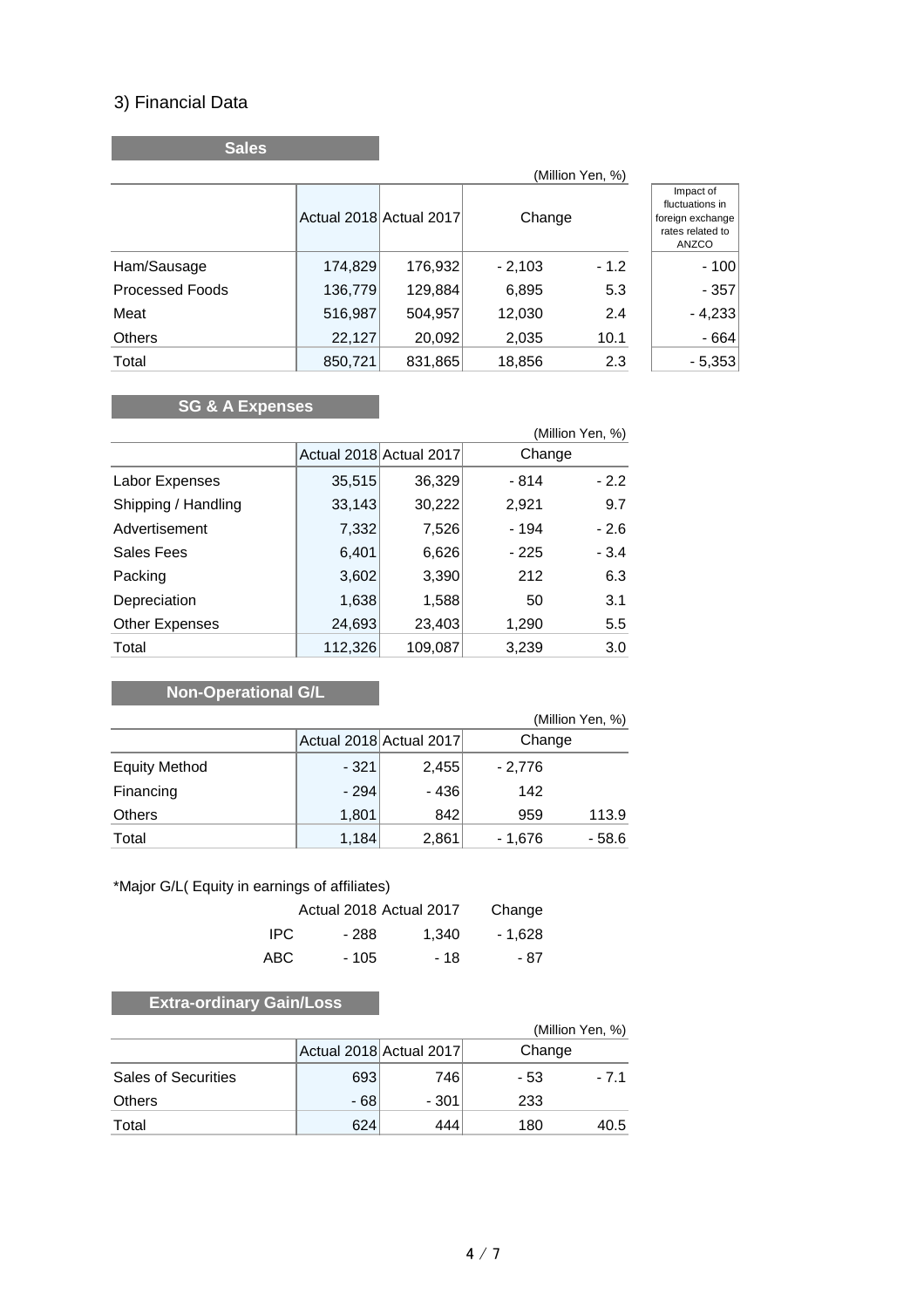#### 4) Forecast of Business Results and Dividends

#### **Business Results Forecast**

|                     |                   |        |             |        |             | (Million Yen) |  |
|---------------------|-------------------|--------|-------------|--------|-------------|---------------|--|
|                     | <b>First Half</b> |        | Second Half |        |             | Year          |  |
|                     | 2019 F'cast       | Change | 2019 F'cast | Change | 2019 F'cast | Change        |  |
| Sales               | 440,000           | 13,575 | 440,000     | 15,704 | 880,000     | 29,279        |  |
| Operating Income    | 10,000            | 2,051  | 8,000       | 1,455  | 18,000      | 3,506         |  |
| Non-operating G/L   | 1,000             | 344    | 1,000       | 472    | 2,000       | 816           |  |
| Ordinary Income     | 11,000            | 2,395  | 9,000       | 1,926  | 20,000      | 4,321         |  |
| Extra-ordinary G/L  | $\mathbf 0$       | $-595$ | 0           | $-29$  | $\mathbf 0$ | - 624         |  |
| Income Before Taxes | 11,000            | 1,799  | 9,000       | 1,897  | 20,000      | 3,696         |  |
| Net Income          | 7,700             | 1,642  | 6,300       | 1,770  | 14,000      | 3,412         |  |

#### **CONSIDERED EXECUTES** Dividends Forecasts

|               |       |       | End of Year   EPS F'cast   Payout Ratio |
|---------------|-------|-------|-----------------------------------------|
|               | Yen   | Yenl  | $\%$                                    |
| 2018 Actual   | 17.00 | 35.82 | 47.5                                    |
| 2019 Forecast | 17.00 | 47.40 | 35.9                                    |

### **Operating Segment Information Forecast**

| (Million Yen, %)                      |            |                   |        |             |        |             |        |
|---------------------------------------|------------|-------------------|--------|-------------|--------|-------------|--------|
|                                       |            | <b>First Half</b> |        | Second Half |        | Year        |        |
|                                       |            | 2019 F'cast       | Change | 2019 F'cast | Change | 2019 F'cast | Change |
| <b>Processed Foods Division Sales</b> |            | 146,700           | 4,138  | 153,300     | 3,923  | 300,000     | 8,061  |
|                                       | OP Margin  | 4,500             | 855    | 4,000       | - 269  | 8,500       | 586    |
|                                       | % of Sales | 3.1               | 0.5    | 2.6         | $-0.2$ | 2.8         | 0.1    |
| <b>Meat Division</b>                  | Sales      | 291,000           | 9,221  | 284,500     | 11,703 | 575,500     | 20,924 |
|                                       | OP Margin  | 5,900             | 1,185  | 4,400       | 1,751  | 10,300      | 2,936  |
|                                       | % of Sales | 2.0               | 0.4    | 1.5         | 0.6    | 1.8         | 0.5    |
| Others/Adjustments                    | Sales      | 2,300             | 217    | 2,200       | 77     | 4,500       | 294    |
|                                       | OP Margin  | - 400             | 11     | $-400$      | $-27$  | $-800$      | - 16   |
| Consolidated                          | Sales      | 440,000           | 13,575 | 440,000     | 15,704 | 880,000     | 29,279 |
|                                       | OP Margin  | 10,000            | 2,051  | 8,000       | 1,455  | 18,000      | 3,506  |
|                                       | % of Sales | 2.3               | 0.4    | 1.8         | 0.3    | 2.0         | 0.3    |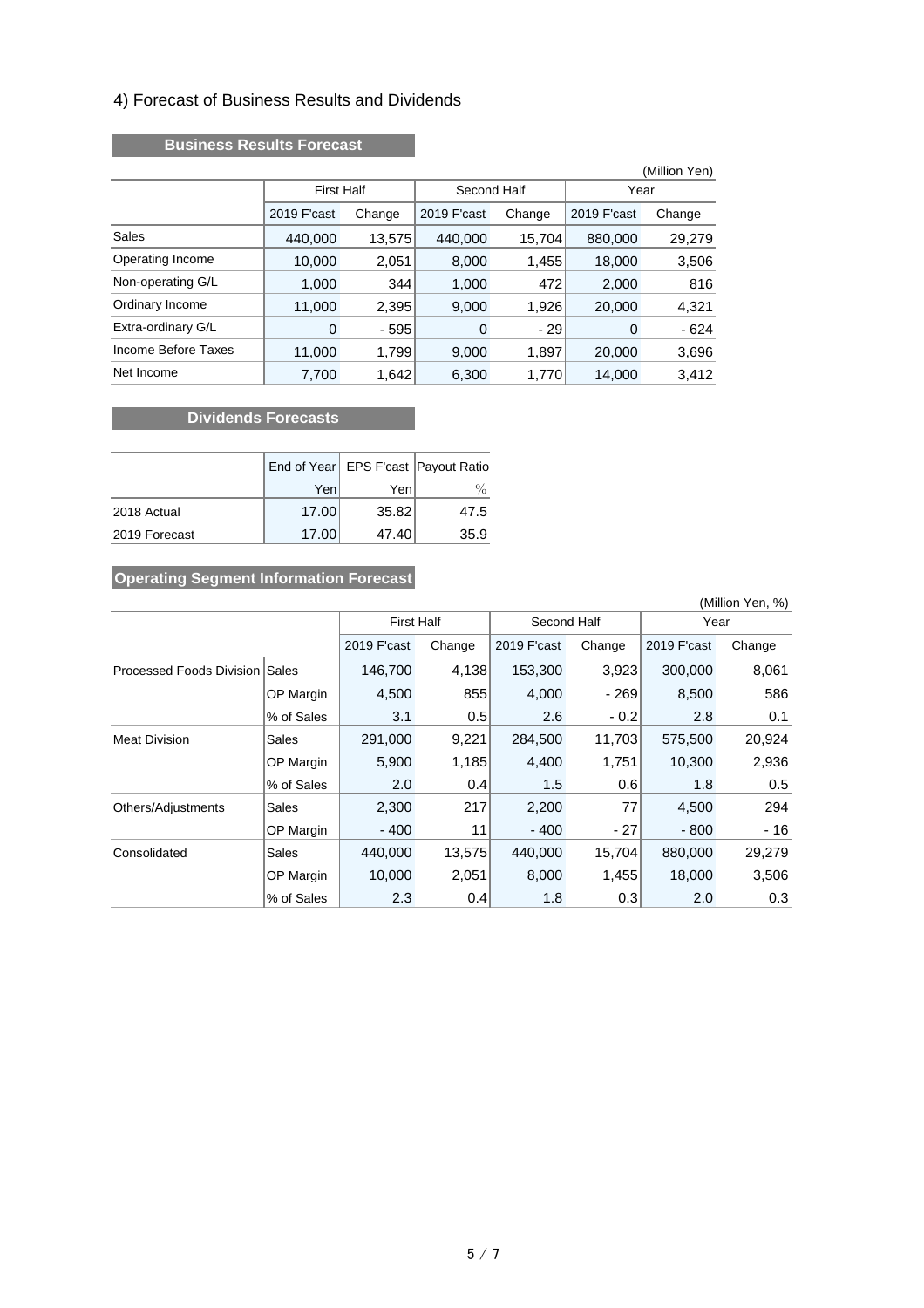#### **Operating Income Variance (forecast)**